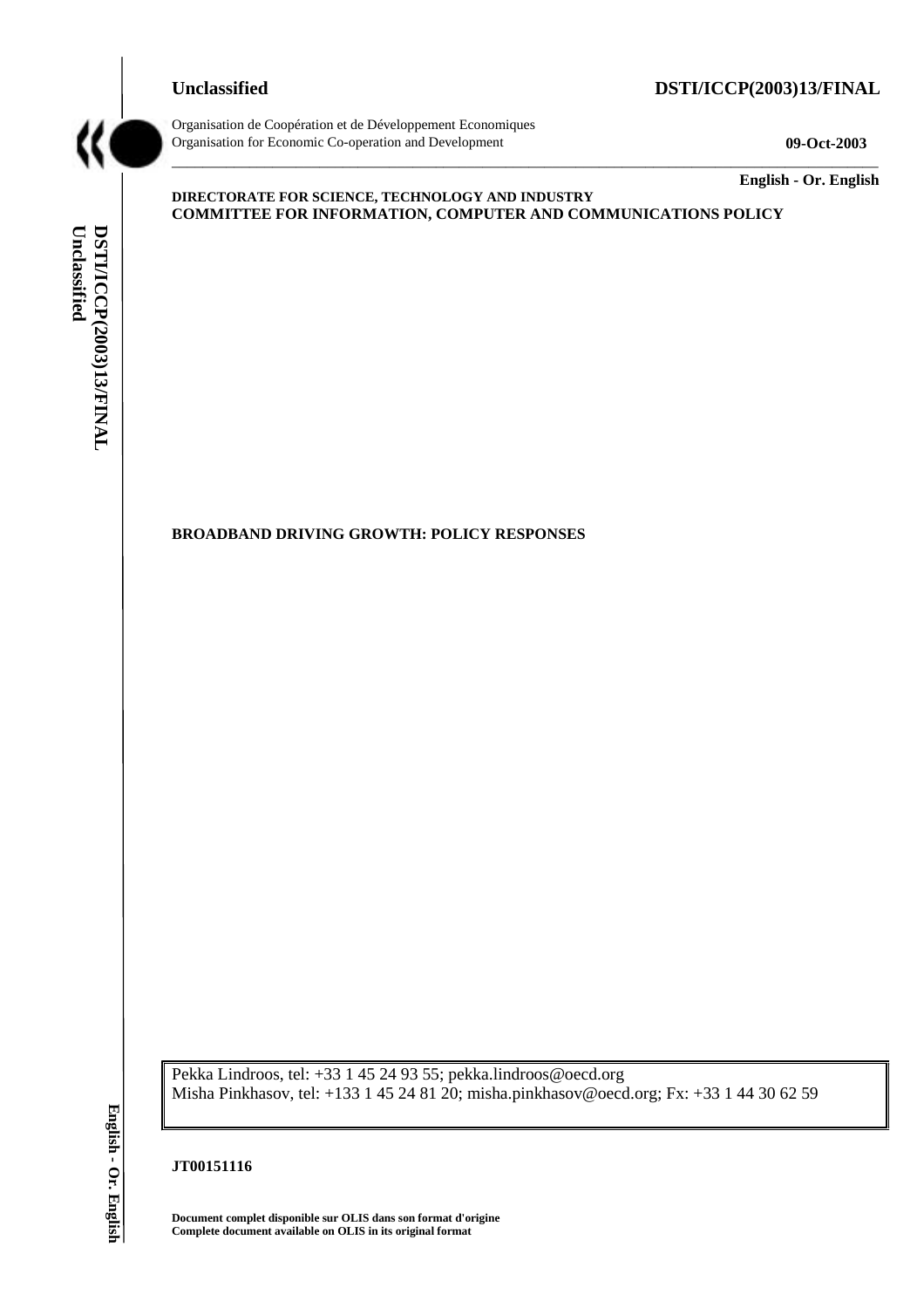### **BROADBAND DRIVING GROWTH: POLICY RESPONSES**

#### **I. Why is broadband important for economic and social development?**

Broadband connectivity is a key component in ICT development, adoption and use. It is of strategic importance to all countries because of its ability to accelerate the contribution of ICTs to economic growth in all sectors, enhance social and cultural development, and facilitate innovation. Widespread and affordable access can contribute to productivity and growth through applications that promote efficiency, network effects and positive externalities, with benefits for business, the public sector, and consumers. Broadband networks are an important platform for the development of knowledge-based global, national, regional, and local economies.

For the private sector, broadband is an enabler of e-business and new market opportunities, allowing firms, including small and medium-sized enterprises (SMEs), to realise growth through productivity increases stemming from improved information exchange, value chain transformation, and process efficiency. Broadband can improve the efficiency, availability and reach of public sector services in areas of high government interest, such as health, education and government services, and have important demonstration effects in other economic sectors. For consumers, broadband can enhance the quality of life through economic, social and cultural, development. For small, rural and remote communities it can be an enabler for economic and social inclusion; especially, it can facilitate access to new and advanced goods and services, as well as opportunities to participate in the digital economy and information society. However, geography poses challenges, particularly in countries with low population densities, in extending broadband to all communities.

#### **II. What is broadband?**

There is no universally accepted definition of broadband and national definitions vary, but it is generally agreed that it applies to always-on services considerably faster than ISDN. Definitions can be based on technical criteria, such as the capacity of the communication link, or on functional characteristics. Generally, broadband is a set of digital communication technologies with the capacity to transmit significant amounts of data at a high rate, supporting the delivery of a range of digital services, some or all of which can occur simultaneously. The critical aspect of broadband is what it allows a user to do.

The capabilities of broadband and the demand for broadband services will continue to evolve. Network operators will need to consider future demand for improved performance when designing and investing in broadband networks. New technological developments are competing with more established DSL and cable modem technologies, which are themselves evolving rapidly. These include new forms of fixed wireless, mobile wireless and other options including, Ethernet LANs, fibre to the home, satellite, digital terrestrial television, and broadband through electrical power lines. Significantly, broadband access may rely on a combination of interoperable technologies to deliver services to users such as access via a local fixed wireless system with backhaul via satellite.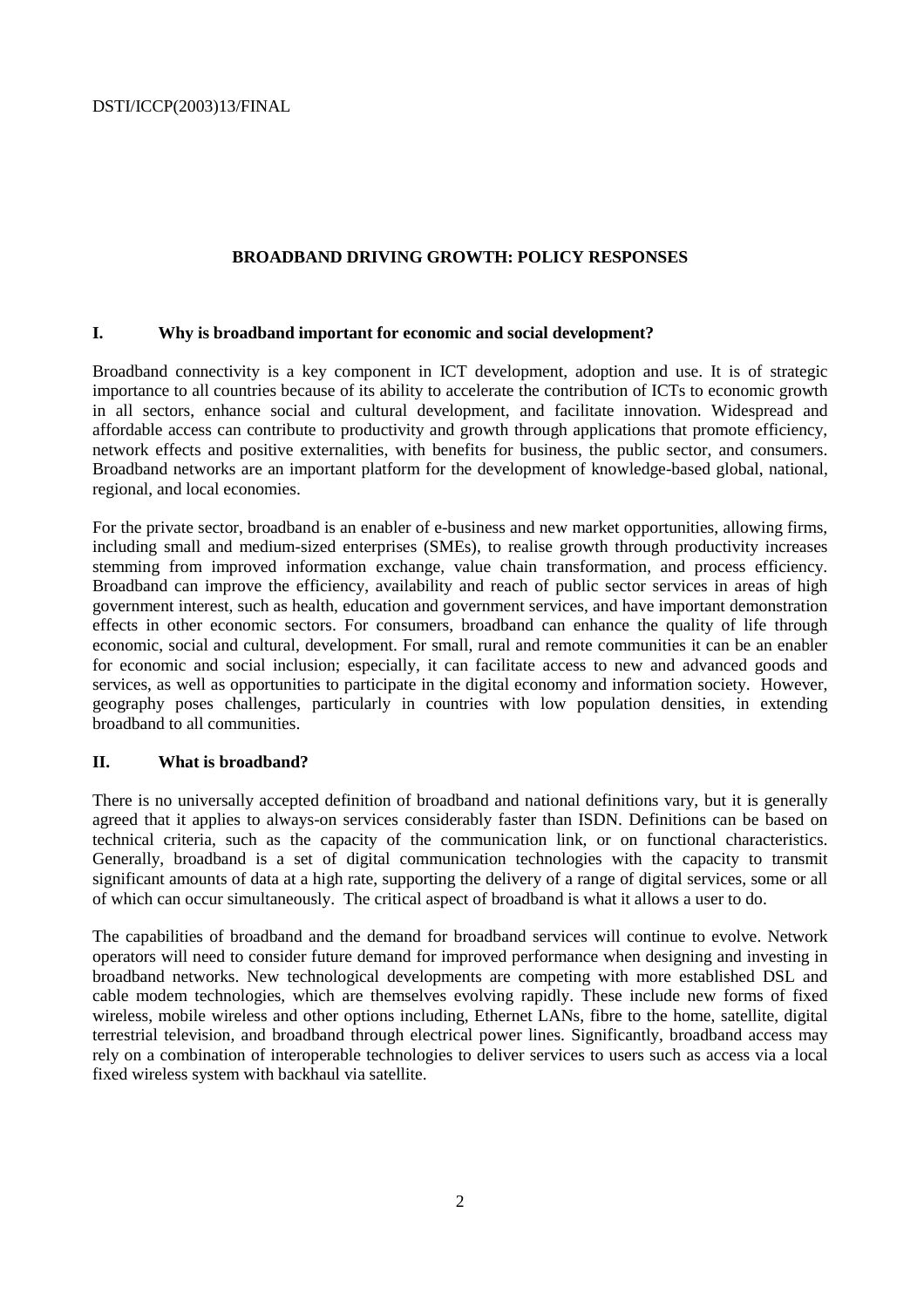# **III. What policy principles should guide broadband development?**

Based on experience from OECD countries, the following principles have been demonstrated to assist the development of broadband markets, promote efficient and innovative supply arrangements, and encourage effective use of broadband services.

These principles are:

- Effective competition and continued liberalisation in infrastructure, network services and applications in the face of convergence across different technological platforms that supply broadband services and maintain transparent, non-discriminatory market policies.
- Policies that encourage investment in new technological infrastructure, content and applications in order to ensure wide take-up.
- Technologically neutral policy and regulation among competing and developing technologies to encourage interoperability, innovation and expand choice, taking into consideration that convergence of platforms and services requires the reassessment and consistency of regulatory frameworks.
- Recognition of the primary role of the private sector in the expansion of coverage and the use of broadband, with complementary government initiatives that take care not to distort the market.
- A culture of security to enhance trust in the use of ICT by business and consumers, effective enforcement of privacy and consumer protection, and more generally, strengthened cross-border co-operation between all stakeholders to reach these goals.
- The need to address both: 1) supply-based approaches to encourage infrastructure, content, and service provision, and 2) demand-based approaches, such as demand aggregation in sparsely populated areas, as a virtuous cycle to promote take-up and effective use of broadband services.
- Access on fair terms and at competitive prices to all communities, irrespective of location, in order to realise the full benefits of broadband services.
- Assessment of the market-driven availability and diffusion of broadband services in order to determine whether government initiatives are appropriate and how they should be structured.
- Regulatory frameworks that balance the interests of suppliers and users, in areas such as the protection of intellectual property rights, and digital rights management without disadvantaging innovative e-business models.
- Encouragement of research and development in the field of ICT for the development of broadband and enhancement of its economic, social and cultural effectiveness.